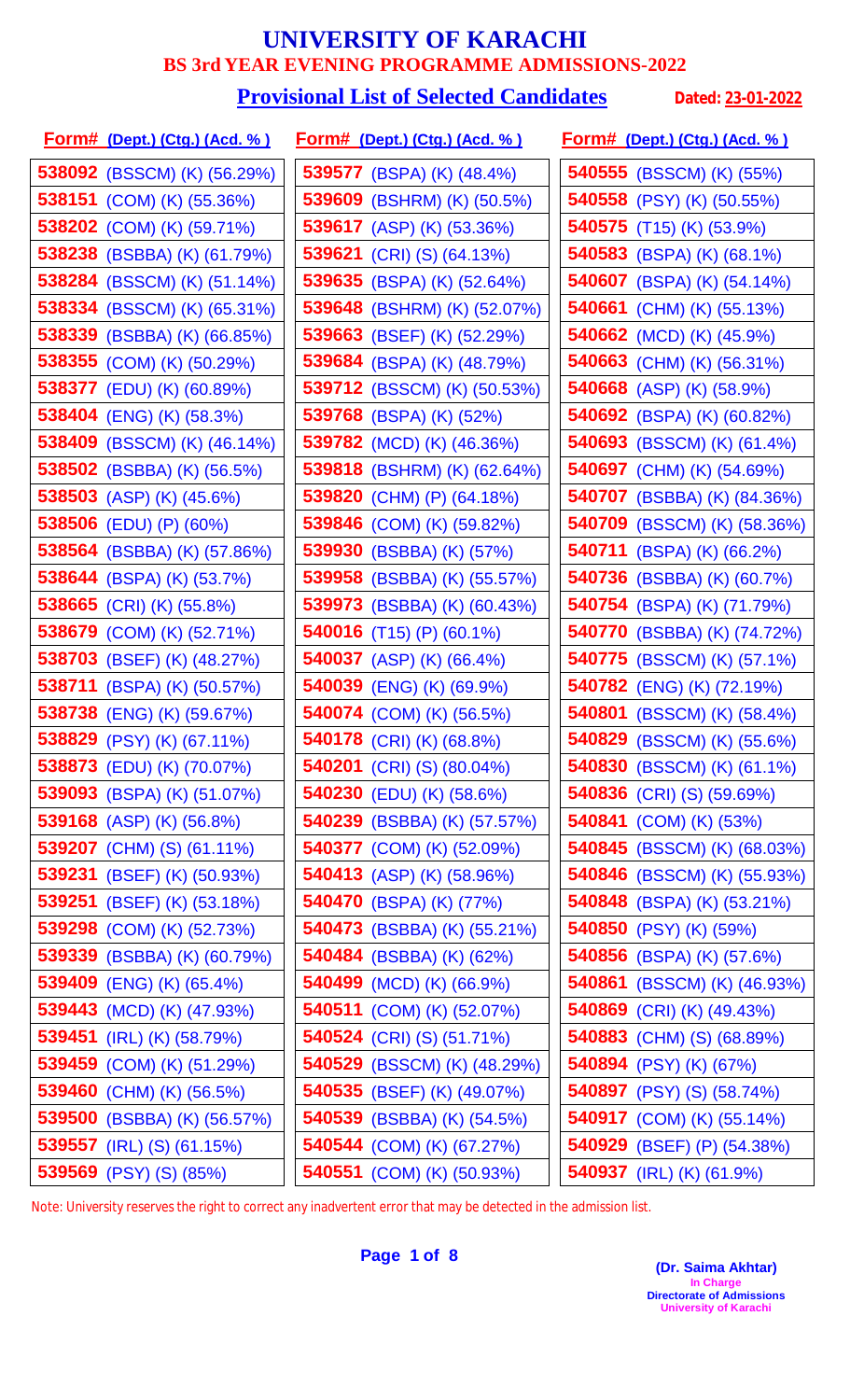#### **Provisional List of Selected Candidates** Dated: 23-01-2022

| <u>Form# (Dept.) (Ctg.) (Acd. % )</u> | <u>Form# (Dept.) (Ctg.) (Acd. %)</u> | <u>Form# (Dept.) (Ctg.) (Acd. % )</u> |
|---------------------------------------|--------------------------------------|---------------------------------------|
| 540941 (BSBBA) (K) (58.93%)           | 541299 (CHM) (S) (56.95%)            | 541686 (ASP) (K) (79%)                |
| 540942 (BSBBA) (K) (59%)              | 541301 (CHM) (K) (58.69%)            | 541687 (BSPA) (K) (60.35%)            |
| 540944 (EDU) (K) (58.1%)              | 541315 (BSEF) (K) (50.36%)           | 541702 (EDU) (K) (52.9%)              |
| 540951 (BSEF) (K) (53.29%)            | <b>541338</b> (BSSCM) (K) (49.73%)   | 541712 (BSBBA) (K) (60.07%)           |
| 540958 (BSEF) (K) (62.21%)            | 541340 (COM) (K) (51.64%)            | 541713 (BSBBA) (K) (57.64%)           |
| <b>540963</b> (ASP) (K) (57.6%)       | <b>541364</b> (BSBBA) (K) (56.71%)   | 541719 (BSBBA) (K) (58.06%)           |
| 540965 (BSEF) (K) (51.2%)             | 541365 (EDU) (K) (50.3%)             | 541720 (PSY) (P) (60%)                |
| 540967 (BSHRM) (K) (58.6%)            | <b>541368</b> (BSBBA) (K) (56.14%)   | 541727 (EDU) (K) (77.2%)              |
| 540983 (BSSCM) (K) (46.43%)           | <b>541371</b> (COM) (S) (55.77%)     | 541736 (BSSCM) (S) (54.69%)           |
| 540987 (CRI) (K) (52%)                | <b>541385</b> (BSBBA) (K) (63.93%)   | 541738 (BSSCM) (K) (54.69%)           |
| 540989 (COM) (K) (61%)                | 541391 (CRI) (P) (63.5%)             | 541746 (MCD) (K) (78.92%)             |
| 540995 (BSBBA) (K) (54.73%)           | <b>541399</b> (BSBBA) (K) (57.79%)   | <b>541747</b> (BSBBA) (K) (54.14%)    |
| 540997 (BSHRM) (K) (58.3%)            | <b>541425</b> (BSBBA) (K) (60.7%)    | 541774 (MCD) (K) (73.31%)             |
| <b>541008</b> (COM) (K) (50.21%)      | <b>541426</b> (BSSCM) (K) (64.57%)   | <b>541818</b> (CRI) (K) (54.2%)       |
| 541014 (COM) (K) (71.57%)             | 541430 (BSPA) (K) (49.36%)           | 541827 (BSHRM) (P) (58.79%)           |
| 541019 (BSPA) (K) (58.07%)            | 541454 (BSBBA) (K) (65.71%)          | 541835 (CRI) (S) (52.17%)             |
| 541020 (BSSCM) (K) (49.14%)           | <b>541469</b> (BSBBA) (K) (72.21%)   | <b>541863</b> (ASP) (K) (50.8%)       |
| 541037 (BSPA) (K) (71.09%)            | <b>541527</b> (BSBBA) (K) (60.86%)   | <b>541890</b> (EDU) (K) (59.14%)      |
| 541045 (BSHRM) (K) (69.2%)            | <b>541529</b> (BSHRM) (K) (52.2%)    | <b>541907</b> (COM) (K) (51.71%)      |
| 541055 (BSBBA) (K) (60.64%)           | 541558 (BSSCM) (K) (58%)             | 541910 (BSHRM) (K) (70%)              |
| 541065 (ASP) (K) (47.75%)             | <b>541562</b> (BSBBA) (K) (73.21%)   | <b>541927</b> (T15) (K) (69.6%)       |
| 541068 (CHM) (K) (56.5%)              | 541579 (CHM) (K) (66.5%)             | 541956 (CRI) (K) (46.55%)             |
| 541080 (BSPA) (K) (47.21%)            | 541585 (BSSCM) (K) (47.09%)          | <b>541968</b> (T15) (K) (49.8%)       |
| <b>541097</b> (BSBBA) (K) (56.29%)    | <b>541592</b> (IRL) (S) (59.1%)      | <b>541973</b> (CRI) (S) (56.64%)      |
| 541122 (ASP) (K) (74%)                | <b>541607</b> (BSBBA) (K) (56.09%)   | 541976 (IRL) (K) (66.09%)             |
| <b>541135</b> (T15) (K) (68.85%)      | <b>541620</b> (COM) (K) (55.79%)     | 541983 (BSBBA) (K) (58.13%)           |
| 541138 (BSHRM) (K) (67%)              | <b>541622</b> (COM) (K) (51.21%)     | <b>542001</b> (PSY) (K) (48.6%)       |
| 541148 (PSY) (K) (74%)                | 541625 (BSPA) (K) (72.86%)           | <b>542011</b> (BSEF) (K) (49.64%)     |
| <b>541162</b> (BSSCM) (K) (62.44%)    | <b>541636</b> (CRI) (S) (53.82%)     | 542039 (BSPA) (K) (48.5%)             |
| 541172 (MCD) (K) (67.16%)             | <b>541642</b> (COM) (K) (52.43%)     | <b>542056</b> (EDU) (K) (60.3%)       |
| 541189 (PSY) (K) (55.14%)             | <b>541645</b> (BSSCM) (K) (54.86%)   | <b>542058</b> (MCD) (K) (64.2%)       |
| <b>541191</b> (CRI) (S) (56.1%)       | 541650 (CHM) (P) (71.22%)            | <b>542061</b> (MCD) (K) (66.9%)       |
| 541198 (PSY) (K) (60.88%)             | 541664 (PSY) (K) (75.23%)            | 542064 (BSBBA) (K) (63%)              |
| 541209 (MCD) (K) (58.9%)              | 541665 (BSPA) (K) (61%)              | 542066 (ENG) (P) (61.69%)             |
| <b>541222</b> (BSSCM) (K) (56.1%)     | <b>541670</b> (IRL) (P) (55.87%)     | <b>542114</b> (PSY) (K) (69.6%)       |
| 541226 (BSBBA) (K) (70.15%)           | 541674 (ASP) (K) (69.61%)            | 542123 (CHM) (S) (58.57%)             |
| 541253 (CRI) (P) (47.64%)             | <b>541680</b> (PSY) (S) (58.83%)     | <b>542131</b> (EDU) (K) (52.2%)       |
| 541256 (BSSCM) (K) (59%)              | 541683 (BSSCM) (K) (64.33%)          | 542135 (COM) (K) (52.43%)             |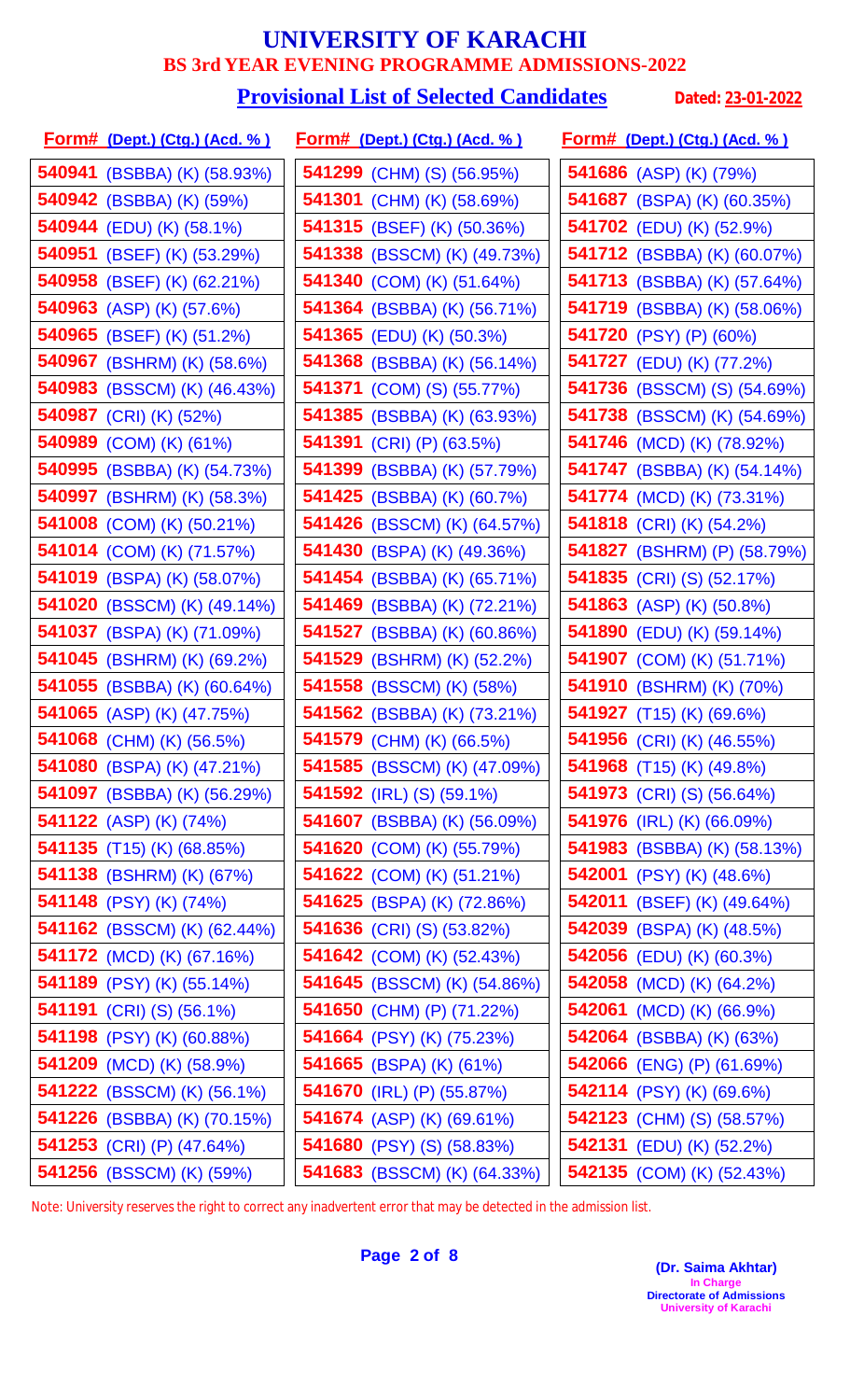# **Provisional List of Selected Candidates** Dated: 23-01-2022

| <u>Form# (Dept.) (Ctg.) (Acd. %)</u> |        | <u>Form# (Dept.) (Ctg.) (Acd. %)</u> |        | <u>Form# (Dept.) (Ctg.) (Acd. % )</u> |
|--------------------------------------|--------|--------------------------------------|--------|---------------------------------------|
| 542143 (BSBBA) (K) (56.56%)          |        | 542583 (COM) (K) (53.07%)            |        | 543040 (T15) (K) (68%)                |
| 542146 (BSSCM) (K) (49.14%)          |        | 542591 (CHM) (K) (48.43%)            |        | 543046 (BSBBA) (K) (68.78%)           |
| 542152 (BSHRM) (K) (58.6%)           |        | 542592 (ASP) (S) (79%)               |        | 543063 (BSHRM) (K) (51.6%)            |
| <b>542161</b> (COM) (K) (52.64%)     | 542647 | $(MCD)$ (K) $(57.1\%)$               |        | 543083 (BSBBA) (K) (60.93%)           |
| 542185 (BSPA) (K) (49.21%)           |        | 542657 (BSPA) (K) (48.91%)           |        | 543109 (BSPA) (K) (59.17%)            |
| <b>542214</b> (BSEF) (K) (61.87%)    |        | <b>542664</b> (BSHRM) (K) (51.09%)   |        | <b>543111</b> (EDU) (P) (61.64%)      |
| 542215 (PSY) (K) (64.73%)            | 542683 | (BSBBA) (K) (86%)                    |        | 543131 (BSHRM) (K) (65.4%)            |
| 542225 (IRL) (K) (46.5%)             |        | 542699 (BSSCM) (S) (52.15%)          |        | 543137 (PSY) (K) (71.77%)             |
| 542239 (EDU) (K) (47%)               |        | 542731 (CRI) (K) (61.55%)            | 543141 | $(MCD)$ (K) $(64.4\%)$                |
| 542244 (PSY) (P) (66.26%)            |        | 542739 (T15) (K) (77.6%)             |        | 543142 (COM) (P) (54.73%)             |
| 542256 (BSBBA) (K) (56.79%)          |        | 542750 (BSEF) (K) (51.86%)           |        | <b>543143</b> (T15) (S) (87.08%)      |
| <b>542322</b> (BSBBA) (K) (55.57%)   |        | 542781 (PSY) (P) (55.9%)             |        | 543161 $(T15)$ (K) (61.5%)            |
| 542339 (BSHRM) (K) (69.01%)          |        | 542782 (COM) (K) (50.42%)            |        | 543168 (BSPA) (K) (57.44%)            |
| 542357 (PSY) (K) (65.6%)             |        | <b>542787</b> (ASP) (P) (63.86%)     |        | 543178 (BSPA) (K) (60.4%)             |
| 542358 (BSHRM) (K) (57.36%)          |        | 542806 (ENG) (K) (75.92%)            |        | 543210 (ASP) (K) (62.46%)             |
| 542362 (PSY) (K) (60.21%)            |        | 542838 (BSBBA) (K) (56.36%)          |        | 543217 (ENG) (K) (63%)                |
| 542373 (BSEF) (K) (47.21%)           |        | 542844 (T15) (P) $(75.27%)$          |        | 543218 (BSSCM) (S) (67%)              |
| 542376 (IRL) (K) (60.5%)             |        | 542848 (BSBBA) (K) (59.57%)          |        | 543227 (CRI) (K) (65.47%)             |
| 542395 (PSY) (S) (70%)               |        | 542849 (T15) (P) (80.6%)             | 543241 | (BSPA) (K) (65%)                      |
| 542403 (CRI) (K) (49.7%)             |        | 542861 (ASP) (K) (63.14%)            |        | 543286 (BSPA) (K) (51.79%)            |
| 542405 (BSBBA) (K) (58.93%)          |        | 542885 (BSPA) (K) (70%)              |        | 543297 (BSSCM) (K) (57.67%)           |
| 542406 (BSSCM) (K) (64.68%)          |        | 542911 (COM) (K) (60.5%)             |        | <b>543302</b> (CRI) (S) (55.91%)      |
| 542433 (BSBBA) (K) (56.5%)           |        | 542918 (BSSCM) (K) (48.71%)          |        | <b>543303</b> (BSEF) (K) (80.96%)     |
| <b>542441</b> (BSBBA) (K) (56.55%)   |        | 542945 (BSHRM) (K) (70%)             |        | 543323 (CHM) (K) (53.81%)             |
| 542462 (ENG) (K) (58.9%)             |        | 542955 (BSPA) (K) (50%)              |        | <b>543341</b> (COM) (K) (54.36%)      |
| <b>542464</b> (BSBBA) (K) (57.21%)   |        | <b>542973</b> (ASP) (K) (65.43%)     |        | 543346 (BSPA) (K) (58.08%)            |
| 542467 (BSSCM) (K) (59.55%)          |        | 542979 (BSSCM) (K) (49.9%)           |        | 543353 (BSEF) (K) (48.79%)            |
| 542468 (BSBBA) (K) (56.5%)           |        | <b>542988</b> (T15) (K) (69.6%)      |        | 543361 $(T15)$ (K) (79%)              |
| <b>542473</b> (MCD) (P) (67.93%)     |        | <b>542992</b> (BSHRM) (K) (60.4%)    |        | 543387 (BSPA) (K) (55.7%)             |
| 542495 (BSSCM) (K) (63%)             |        | <b>542996</b> (BSHRM) (K) (55.6%)    |        | <b>543397</b> (MCD) (S) (48.86%)      |
| 542498 (COM) (K) (54.29%)            |        | <b>542997</b> (T15) (K) (61.9%)      |        | 543415 (BSPA) (K) (53.71%)            |
| 542512 (T15) (K) (69.2%)             |        | 543005 (EDU) (K) (47.4%)             |        | 543419 (BSEF) (K) (52.79%)            |
| 542516 (BSSCM) (S) (62.8%)           |        | 543010 (BSHRM) (K) (56.89%)          |        | 543425 (BSEF) (K) (54.86%)            |
| 542517 (BSHRM) (K) (51.79%)          |        | 543012 (BSPA) (K) (53.5%)            |        | 543436 (BSEF) (K) (58.5%)             |
| 542537 (COM) (K) (57.93%)            |        | 543014 (IRL) (K) (64.9%)             |        | 543439 (MCD) (K) (68.97%)             |
| 542539 (CRI) (K) (61.63%)            |        | 543023 (BSPA) (K) (71.15%)           |        | 543445 (BSEF) (K) (62.14%)            |
| 542549 (BSPA) (K) (69.57%)           |        | 543030 (ENG) (K) (58.8%)             |        | 543462 (BSPA) (K) (67.85%)            |
| 542577 (BSEF) (K) (52.86%)           |        | 543036 (BSPA) (K) (64.92%)           |        | 543468 (PSY) (K) (58.4%)              |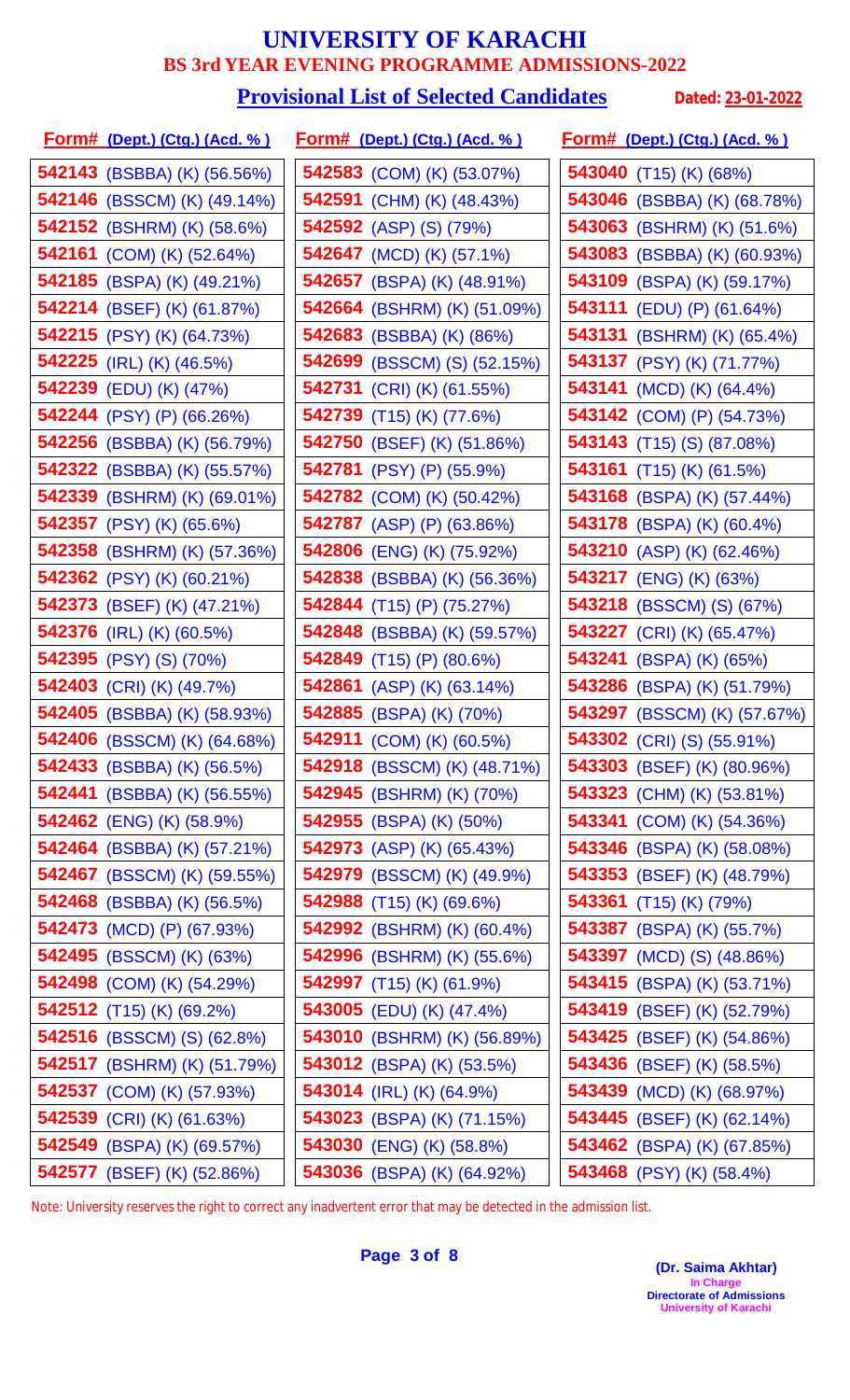#### **Provisional List of Selected Candidates** Dated: 23-01-2022

| <u>Form# (Dept.) (Ctg.) (Acd. % )</u> | <u>Form# (Dept.) (Ctg.) (Acd. %)</u> | <u>Form# (Dept.) (Ctg.) (Acd. % )</u> |
|---------------------------------------|--------------------------------------|---------------------------------------|
| 543473 (COM) (K) (54%)                | 543991 (BSSCM) (K) (56.08%)          | 544432 (PSY) (P) (45%)                |
| 543483 (ENG) (K) (58.3%)              | 543996 (EDU) (K) (49.9%)             | 544439 (COM) (K) (58.14%)             |
| 543484 (CRI) (K) (54.21%)             | 544018 (CHM) (K) (56.25%)            | 544448 (BSBBA) (K) (69.4%)            |
| 543486 (PSY) (K) (52.31%)             | 544039 (BSPA) (K) (73.4%)            | 544457 (BSPA) (K) (64.38%)            |
| 543491 (BSEF) (K) (51.1%)             | 544061 (BSHRM) (K) (62%)             | 544488 (BSPA) (K) (54.27%)            |
| 543495 (ASP) (P) (70.36%)             | <b>544077</b> (BSBBA) (K) (63.32%)   | 544526 (BSPA) (K) (62.8%)             |
| 543497 (BSPA) (K) (70.08%)            | 544079 (IRL) (P) (65.22%)            | 544529 (T15) (K) (61.8%)              |
| 543507 (EDU) (K) (55.3%)              | 544112 (CRI) (K) (50%)               | 544596 (BSSCM) (K) (66.2%)            |
| 543537 (BSEF) (K) (51.5%)             | 544142 (ASP) (K) (70.54%)            | 544604 (BSSCM) (K) (74%)              |
| 543570 (IRL) (S) (65.79%)             | 544165 (ASP) (S) (60.21%)            | 544619 (BSSCM) (K) (56.43%)           |
| 543619 (IRL) (P) (63%)                | 544175 (ASP) (K) (47.86%)            | 544622 (BSBBA) (K) (63.07%)           |
| 543624 (CHM) (K) (55%)                | 544182 (ASP) (K) (72%)               | 544625 (CRI) (K) (46.5%)              |
| 543645 (IRL) (S) (66.56%)             | <b>544185</b> (IRL) (S) (59.3%)      | 544673 (BSSCM) (K) (53%)              |
| 543653 (BSPA) (K) (67.31%)            | 544189 (BSPA) (K) (63.21%)           | 544698 (BSPA) (K) (58%)               |
| 543664 (BSBBA) (K) (60.36%)           | 544196 (PSY) (K) (62.5%)             | 544709 (PSY) (K) (72.29%)             |
| 543686 (BSHRM) (K) (62.25%)           | 544218 (CRI) (K) (60%)               | 544714 (BSSCM) (K) (46.71%)           |
| 543708 (BSHRM) (K) (57.5%)            | <b>544241</b> (IRL) (S) (64.91%)     | 544720 (BSSCM) (K) (58.31%)           |
| 543710 (CHM) (K) (78.86%)             | 544250<br>(BSEF) (K) (52.13%)        | 544725 (BSSCM) (K) (57.48%)           |
| 543738 (CRI) (K) (58.82%)             | 544251<br>(EDU) (P) (53.75%)         | 544734 (BSHRM) (K) (55.8%)            |
| 543784 (IRL) (K) (54.79%)             | 544253 (IRL) (P) (63.4%)             | 544793 (COM) (K) (53.21%)             |
| 543798 (CHM) (K) (55.63%)             | 544256 (BSPA) (K) (48.57%)           | 544806 (BSBBA) (K) (59.29%)           |
| 543809 (ENG) (K) (52.07%)             | 544257 (T15) (K) (71%)               | 544811 (BSSCM) (S) (53.7%)            |
| 543826 $(T15)$ (S) (65.5%)            | 544265 (BSPA) (K) (57.09%)           | 544822 (BSBBA) (K) (55.21%)           |
| 543833 (BSEF) (K) (49.79%)            | 544283 (BSHRM) (K) (77.25%)          | 544838 (BSPA) (K) (64.85%)            |
| 543846 (PSY) (K) (65.88%)             | 544289 (BSSCM) (K) (60.7%)           | 544860 (CRI) (S) (53.3%)              |
| <b>543855</b> (PSY) (K) (47.4%)       | 544290 (BSBBA) (K) (56%)             | 544880 (BSEF) (K) (48.21%)            |
| <b>543857</b> (T15) (K) (66.55%)      | 544308 (CHM) (S) (63.42%)            | 544902 (CHM) (S) (58.57%)             |
| 543864 (PSY) (K) (54.7%)              | 544310 (MCD) (K) (57.8%)             | 544925 (MCD) (K) (47.86%)             |
| <b>543867</b> (BSPA) (K) (58.5%)      | <b>544316</b> (PSY) (K) (73.82%)     | <b>544927</b> (COM) (K) (53.14%)      |
| 543888 (BSPA) (K) (57.57%)            | 544347 (CHM) (K) (69.63%)            | 544936 (COM) (K) (50.21%)             |
| 543896 (BSBBA) (K) (62.94%)           | 544353 (BSPA) (K) (52.8%)            | 544941 (BSBBA) (K) (57.21%)           |
| 543904 (PSY) (K) (56.81%)             | 544363 (BSPA) (K) (57.4%)            | 544957 (COM) (K) (53.5%)              |
| 543905 (BSEF) (K) (57.1%)             | 544365 (BSEF) (K) (47.73%)           | 544960 (BSPA) (K) (60.78%)            |
| 543935 (BSBBA) (K) (64.44%)           | 544367 (T15) (K) (60.2%)             | <b>544964</b> (EDU) (K) (45.5%)       |
| 543944 (EDU) (K) (70.4%)              | 544369 (BSHRM) (K) (55.83%)          | 544970 (CHM) (P) (67.06%)             |
| 543967 (BSEF) (K) (60%)               | 544385 (BSHRM) (P) (70.2%)           | 544971 (BSEF) (K) (51.5%)             |
| 543976 (BSHRM) (K) (61.5%)            | 544390 (BSPA) (K) (51.55%)           | 544982 (PSY) (K) (67%)                |
| 543984 (BSBBA) (K) (69.44%)           | 544398 (BSBBA) (K) (55.1%)           | 544983 (BSBBA) (K) (56.7%)            |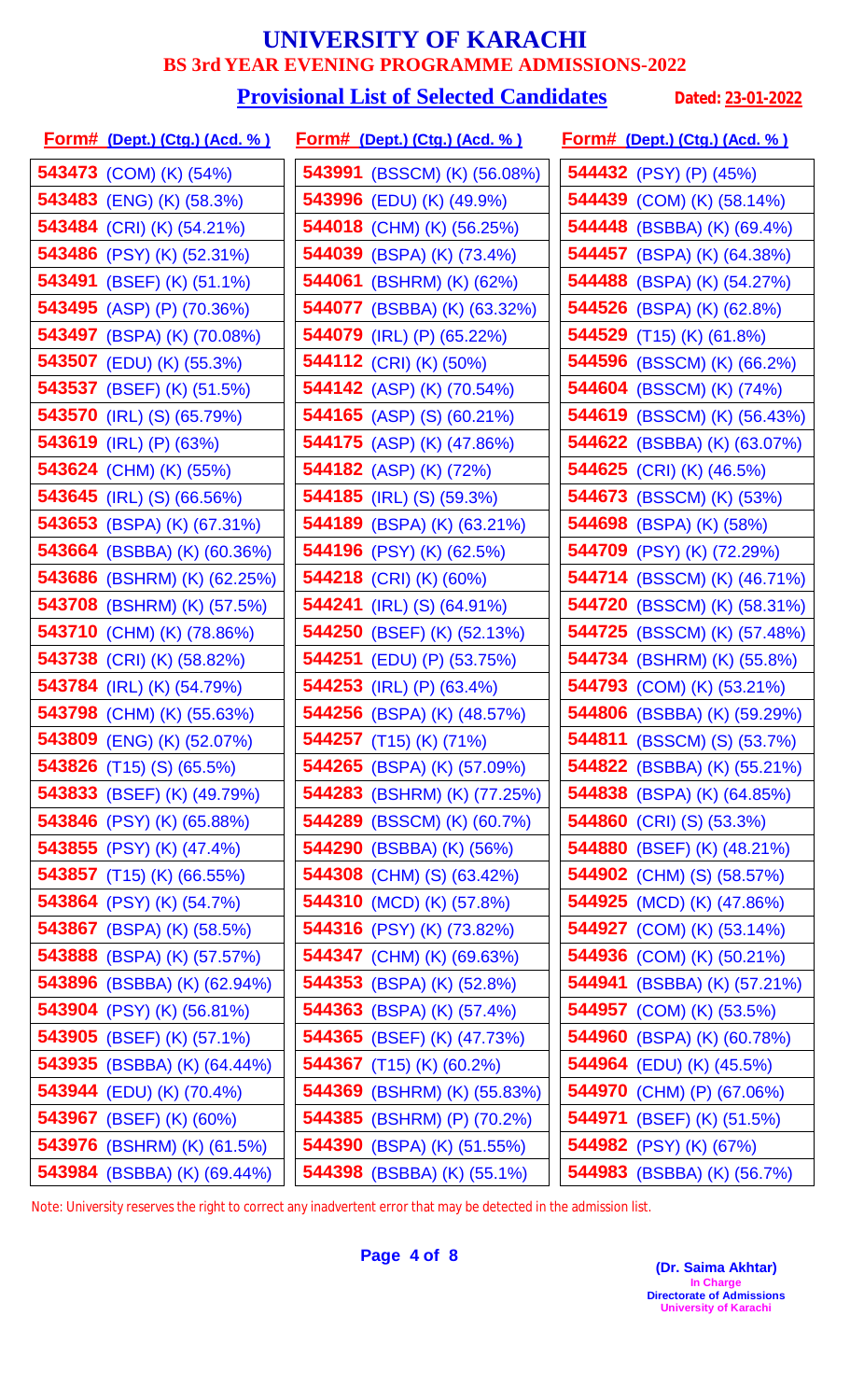#### **Provisional List of Selected Candidates** Dated: 23-01-2022

| <b>Form# (Dept.) (Ctg.) (Acd. %)</b> |        | <u>Form# (Dept.) (Ctg.) (Acd. %)</u> | <u>Form# (Dept.) (Ctg.) (Acd. %)</u> |
|--------------------------------------|--------|--------------------------------------|--------------------------------------|
| 544991 (BSBBA) (K) (67.41%)          |        | 545266 (ASP) (K) (70%)               | 545651 (ENG) (K) (61.9%)             |
| 544999 (ASP) (K) (74%)               |        | 545269 (BSHRM) (K) (56.64%)          | 545654 (PSY) (K) (64.62%)            |
| 545011 (BSBBA) (K) (72.23%)          |        | 545275 (T15) (K) (79%)               | <b>545655</b> (T15) (K) (63.33%)     |
| 545012 (BSBBA) (K) (58.07%)          |        | 545288 (BSBBA) (K) (56.43%)          | 545661 (BSBBA) (K) (56.6%)           |
| 545017 (BSBBA) (K) (55.43%)          |        | 545290 (BSPA) (K) (48.36%)           | 545672 (COM) (K) (53.07%)            |
| 545020 (CRI) (K) (60.9%)             |        | 545299 (COM) (K) (51.71%)            | 545686 (PSY) (K) (58.8%)             |
| 545033 (EDU) (K) (50.8%)             |        | 545308 (MCD) (K) (66.85%)            | <b>545721</b> (ASP) (K) (59.28%)     |
| 545037 (BSBBA) (K) (71.18%)          | 545321 | (BSSCM) (K) (57.72%)                 | 545749 (ASP) (P) (47.45%)            |
| 545042 (MCD) (S) (73.1%)             |        | 545330 (EDU) (K) (53.86%)            | 545767 (CRI) (P) (51.75%)            |
| 545045 (BSBBA) (K) (63.14%)          |        | 545332 (CHM) (K) (59.13%)            | 545770 (BSHRM) (K) (57.2%)           |
| 545056 (CRI) (K) (79%)               |        | 545357 (BSBBA) (K) (62.99%)          | 545772 (BSHRM) (K) (52.29%)          |
| 545059 (IRL) (S) (63.77%)            |        | 545362 (CRI) (S) (62.69%)            | 545794 (IRL) (S) (49.77%)            |
| 545066 (BSBBA) (K) (54.07%)          |        | 545367 (T15) (K) (67%)               | 545816 (BSEF) (K) (52.1%)            |
| 545068 (PSY) (K) (54.17%)            |        | 545371 (BSPA) (K) (62.39%)           | 545840 (ENG) (K) (65.3%)             |
| 545078 (BSEF) (K) (53.94%)           |        | 545375 (T15) (K) (75.55%)            | 545841 (EDU) (P) (45.88%)            |
| 545100 (COM) (K) (50.79%)            |        | 545382 (CRI) (S) (48.36%)            | 545847 (BSPA) (K) (53.89%)           |
| 545108 (BSSCM) (K) (48.71%)          |        | 545386 (CRI) (P) (63.07%)            | <b>545855</b> (EDU) (K) (52.3%)      |
| 545115 (CHM) (S) (62.19%)            | 545387 | (ENG) (P) (61.88%)                   | 545887 (ENG) (K) (77.9%)             |
| 545116 (T15) (K) (60%)               |        | 545393 (CRI) (K) (58.69%)            | 545894 (BSBBA) (K) (71.66%)          |
| 545119 (ENG) (S) (58.8%)             |        | 545403 (BSSCM) (P) (59.5%)           | 545904 (BSBBA) (K) (62.93%)          |
| 545127 (CHM) (S) (55.84%)            |        | 545406 (BSBBA) (K) (64.71%)          | <b>545905</b> (COM) (S) (55.94%)     |
| 545149 (EDU) (K) (58.6%)             |        | 545431 (ENG) (P) (69.62%)            | 545923 (COM) (K) (56.57%)            |
| <b>545156</b> (IRL) (S) (67.05%)     |        | 545443 (CHM) (K) (56.94%)            | 545939 (BSBBA) (K) (69.83%)          |
| <b>545157</b> (CRI) (K) (65.2%)      |        | <b>545455</b> (ASP) (S) (53.15%)     | 545979 (BSPA) (K) (56.22%)           |
| <b>545163</b> (T15) (K) (80.9%)      |        | <b>545457</b> (MCD) (K) (57.86%)     | 545997 (BSPA) (K) (47.45%)           |
| 545167 (EDU) (K) (62%)               |        | 545459 (T15) (P) (84%)               | 546010 (PSY) (K) (68.85%)            |
| 545170 (ASP) (K) (52%)               |        | <b>545465</b> (EDU) (S) (58%)        | <b>546027</b> (BSSCM) (S) (60.31%)   |
| <b>545186</b> (CRI) (K) (48.18%)     |        | 545472 (CRI) (K) (48.55%)            | 546028 (BSPA) (K) (57.88%)           |
| 545188 (ENG) (K) (68.87%)            |        | 545478 (BSHRM) (P) (57.17%)          | <b>546034</b> (EDU) (K) (48.4%)      |
| 545206 (BSEF) (K) (47.5%)            |        | <b>545495</b> (IRL) (S) (54.8%)      | <b>546045</b> (COM) (K) (53.73%)     |
| 545215 (ASP) (K) (79.78%)            |        | 545543 (PSY) (K) (48.29%)            | <b>546055</b> (MCD) (S) (63.95%)     |
| <b>545225</b> (COM) (K) (53.93%)     |        | 545560 (BSSCM) (K) (55.7%)           | 546065 (BSSCM) (K) (60.07%)          |
| 545231 (MCD) (K) (46.73%)            |        | 545571 (BSBBA) (K) (54.9%)           | 546078 (T15) (K) (74.4%)             |
| 545233 (BSPA) (K) (49.07%)           |        | 545580 (PSY) (K) (68.57%)            | 546081 (BSHRM) (K) (50.43%)          |
| 545234 (BSSCM) (K) (62.39%)          |        | 545583 (BSEF) (K) (49.21%)           | 546082 (CHM) (K) (58.5%)             |
| 545240 (BSSCM) (S) (53%)             |        | 545613 (CRI) (K) (60.92%)            | <b>546085</b> (ENG) (K) (55.2%)      |
| 545252 (BSPA) (K) (64.29%)           |        | 545622 (BSSCM) (K) (48.79%)          | 546124 (BSPA) (K) (51.93%)           |
| 545255 (ENG) (K) (66%)               |        | 545641 (PSY) (K) (70.85%)            | 546128 (COM) (K) (55.29%)            |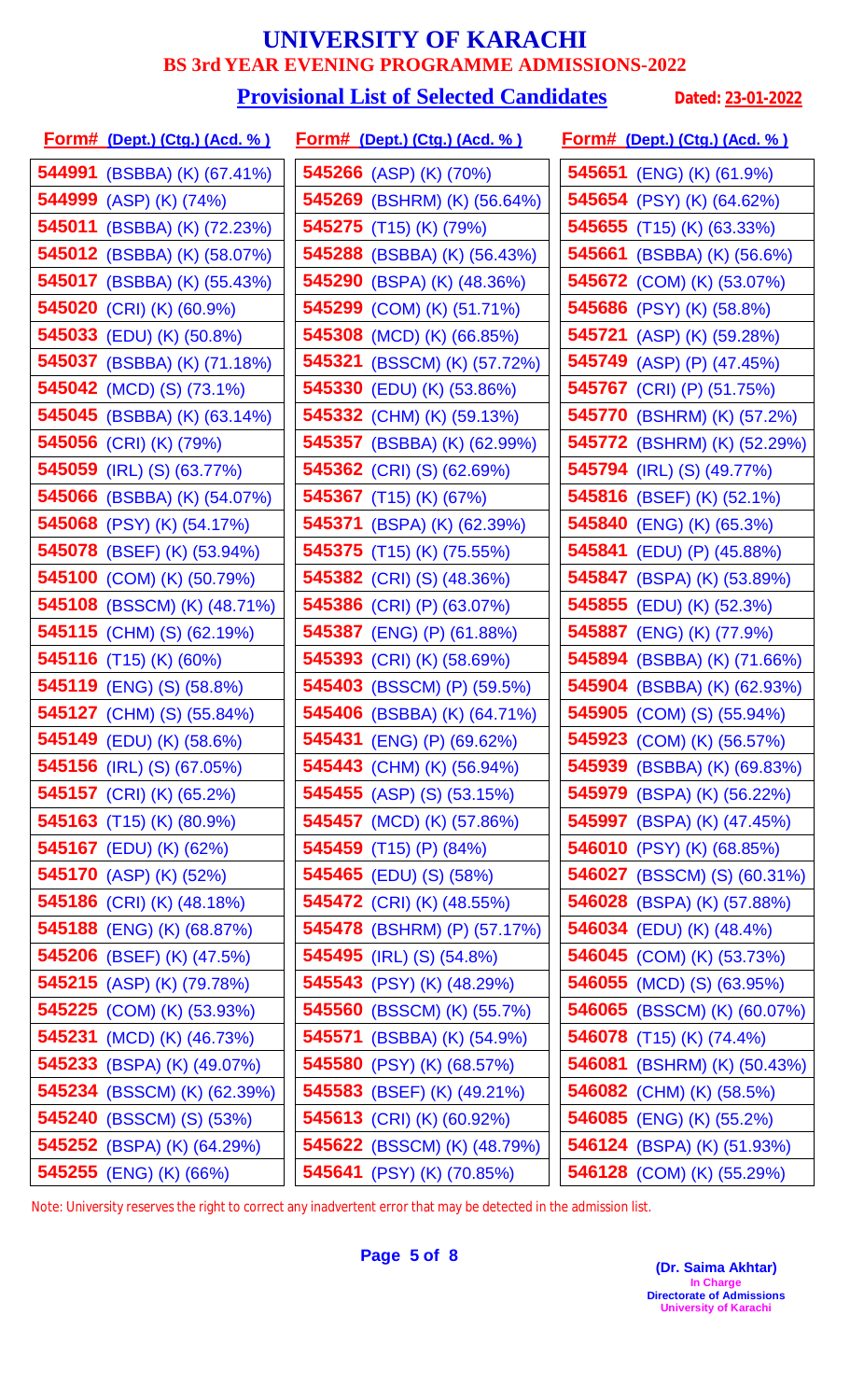### **Provisional List of Selected Candidates** Dated: 23-01-2022

|        | <u>Form# (Dept.) (Ctg.) (Acd. % )</u> |        | <u>Form# (Dept.) (Ctg.) (Acd. %)</u> | <u>Form# (Dept.) (Ctg.) (Acd. %)</u> |
|--------|---------------------------------------|--------|--------------------------------------|--------------------------------------|
|        | <b>546132</b> (PSY) (S) (51.6%)       |        | 546490 (BSPA) (K) (47.43%)           | 546765 (ASP) (K) (52.13%)            |
|        | 546133 (BSHRM) (P) (50.43%)           |        | 546495 (EDU) (P) (49.38%)            | 546774 (CRI) (K) (52.6%)             |
|        | 546134 (BSBBA) (K) (58.57%)           |        | 546498 (BSPA) (K) (53.79%)           | 546793 (ASP) (S) (79%)               |
|        | <b>546146</b> (BSSCM) (K) (51.88%)    |        | <b>546505</b> (BSBBA) (K) (67.46%)   | 546795 (ASP) (P) (54.91%)            |
|        | 546163 (BSSCM) (K) (46.25%)           |        | 546534 (EDU) (K) (55.8%)             | 546797 (BSHRM) (K) (52.7%)           |
|        | 546166 (BSPA) (K) (70%)               |        | 546538 (IRL) (P) (49.63%)            | 546798 (IRL) (K) (53.6%)             |
|        | 546185 (BSBBA) (K) (63.23%)           |        | 546542 (BSSCM) (S) (48.52%)          | 546840 (BSHRM) (P) (61.39%)          |
|        | 546215 (BSHRM) (K) (55.7%)            |        | 546547 (CHM) (K) (54%)               | 546841 (PSY) (K) (57.16%)            |
|        | 546216 (BSPA) (K) (77.46%)            |        | 546548 (BSHRM) (K) (53.1%)           | 546847 (BSBBA) (K) (66%)             |
|        | 546247 (BSBBA) (K) (57%)              |        | 546554 (EDU) (K) (49.2%)             | 546851 (CHM) (K) (60.15%)            |
|        | 546281 (BSPA) (K) (75.1%)             |        | 546561 (COM) (K) (60.93%)            | 546855 (BSHRM) (K) (59.2%)           |
|        | 546290 (BSBBA) (K) (61%)              |        | 546574 (BSPA) (K) (63.28%)           | 546875 (T15) (K) (47.4%)             |
|        | 546291 (ASP) (K) (64.8%)              | 546585 | (BSHRM) (K) (52.67%)                 | 546895 (BSPA) (K) (64.8%)            |
|        | 546294 (CRI) (K) (46.27%)             |        | 546590 (BSPA) (K) (61.63%)           | 546907 (BSPA) (K) (61.7%)            |
| 546301 | $(BSPA)$ $(K)$ $(60.6%)$              | 546595 | (EDU) (P) (64.25%)                   | 546909 (BSBBA) (K) (54.9%)           |
|        | 546303 (BSSCM) (P) (67%)              | 546597 | (COM) (K) (52.91%)                   | 546918 (IRL) (K) (51.56%)            |
| 546305 | (EDU) (K) (51.8%)                     | 546598 | $(IRL)$ $(K)$ $(46.3%)$              | 546919 (T15) (K) (58.5%)             |
|        | 546306 (ASP) (K) (71.04%)             | 546603 | (BSEF) (K) (47%)                     | 546921 (BSHRM) (K) (71%)             |
|        | 546308 (MCD) (K) (50.29%)             | 546610 | (BSSCM) (S) (50.62%)                 | 546983 (CRI) (K) (53.9%)             |
|        | 546314 (BSPA) (K) (56.79%)            | 546625 | $(CRI)$ (K) $(53.9\%)$               | 547042 (BSPA) (K) (64.3%)            |
|        | 546320 (BSSCM) (K) (72.43%)           |        | 546638 (CRI) (S) (57.2%)             | 547047 (EDU) (K) (45.9%)             |
|        | 546335 (BSEF) (K) (53.82%)            |        | 546643 (COM) (K) (54.93%)            | 547057 (PSY) (P) (52.2%)             |
|        | 546340 (BSBBA) (K) (66.29%)           |        | 546668 (BSPA) (K) (51.43%)           | 547067 (ENG) (P) (67.38%)            |
|        | 546379 (BSPA) (K) (58%)               |        | 546672 (ASP) (K) (84%)               | 547079 (MCD) (K) (48%)               |
|        | 546395 (BSPA) (K) (57.61%)            |        | 546673 (BSBBA) (K) (55.9%)           | 547100 (BSPA) (K) (66.38%)           |
|        | 546397 (BSPA) (K) (62.72%)            |        | 546680 (EDU) (P) (76.5%)             | 547112 (BSPA) (K) (61.23%)           |
|        | 546399 (CHM) (S) (56.71%)             |        | 546682 (CRI) (S) (50.7%)             | <b>547122</b> (ASP) (K) (69.18%)     |
|        | 546402 (BSSCM) (P) (74%)              |        | 546703 (ASP) (K) (70%)               | 547130 (BSPA) (K) (60.17%)           |
|        | <b>546415</b> (BSHRM) (K) (66.4%)     |        | <b>546706</b> (CRI) (P) (56.25%)     | 547131 (BSPA) (K) (58.06%)           |
|        | <b>546419</b> (CRI) (S) (55.5%)       |        | 546713 (BSPA) (K) (71.3%)            | 547140 (PSY) (S) (61.2%)             |
|        | 546425 (PSY) (K) (59.7%)              |        | <b>546722</b> (CRI) (S) (62.5%)      | 547141 (MCD) (K) (59%)               |
|        | 546434 (MCD) (S) (50.82%)             |        | 546725 (BSSCM) (K) (46.64%)          | 547146 (CHM) (K) (56.38%)            |
|        | 546452 (BSSCM) (K) (63.67%)           |        | 546734 (BSPA) (K) (49.07%)           | 547150 (PSY) (K) (64.54%)            |
|        | 546454 (COM) (K) (51.36%)             |        | 546737 (PSY) (K) (58.57%)            | 547151 (MCD) (K) (71.2%)             |
|        | 546457 (BSPA) (K) (69.54%)            |        | 546741 (BSSCM) (K) (49%)             | <b>547154</b> (EDU) (K) (74.2%)      |
|        | 546459 (IRL) (P) (63.2%)              |        | 546751 (BSPA) (K) (63%)              | 547158 (COM) (K) (52.23%)            |
|        | 546467 (CRI) (S) (49.85%)             |        | <b>546754</b> (T15) (P) (71.7%)      | 547163 (BSPA) (K) (53.18%)           |
|        | 546478 (ASP) (K) (64.7%)              |        | 546759 (IRL) (P) (59.56%)            | 547167 (BSHRM) (K) (51.56%)          |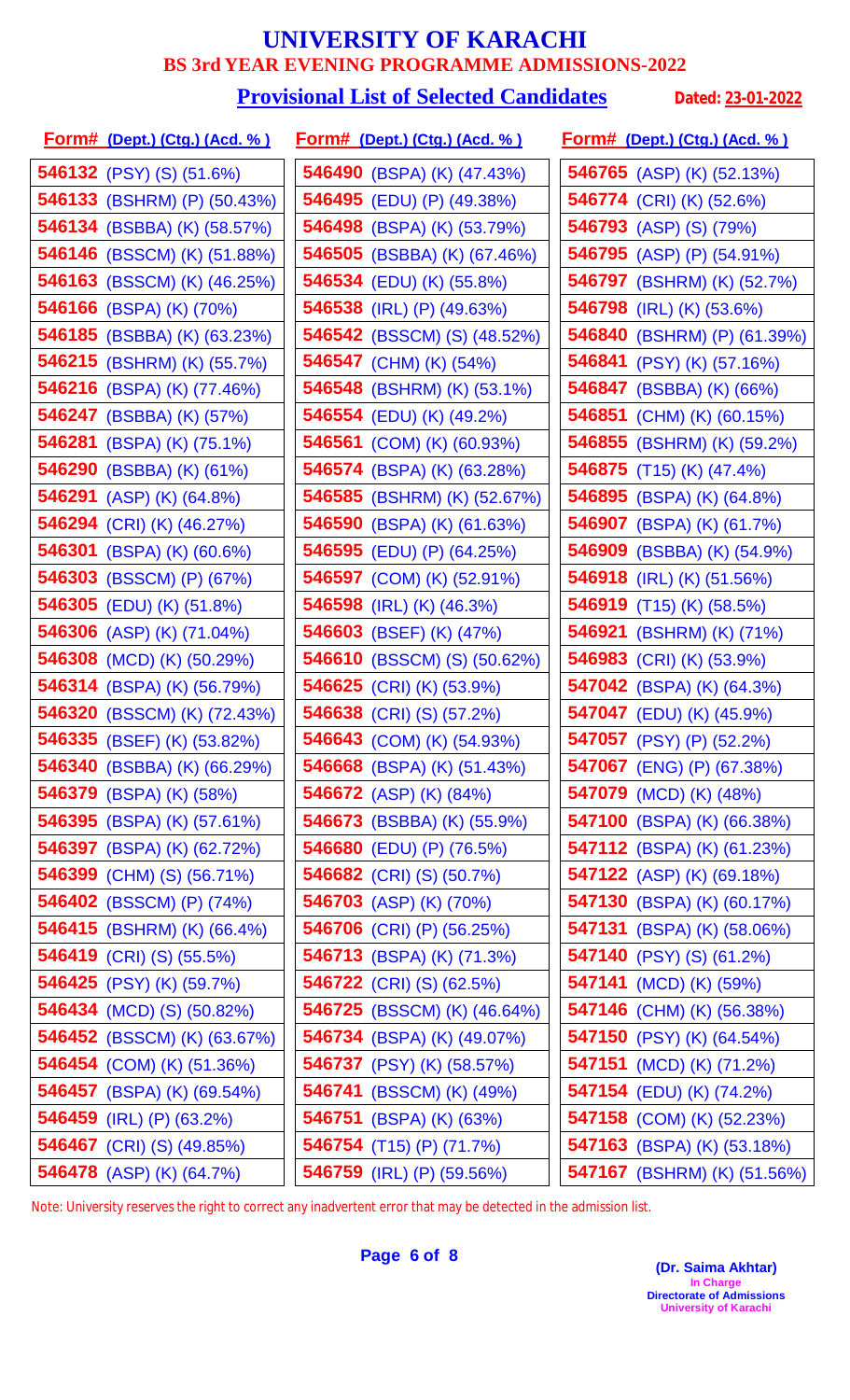#### **Provisional List of Selected Candidates** Dated: 23-01-2022

| <u>Form# (Dept.) (Ctg.) (Acd. % )</u> | <u>Form# (Dept.) (Ctg.) (Acd. %)</u> | <u> Form# (Dept.) (Ctg.) (Acd. % )</u> |
|---------------------------------------|--------------------------------------|----------------------------------------|
| <b>547171</b> (BSPA) (K) (49.4%)      | 547387 (BSPA) (K) (54.33%)           | 547686 (IRL) (K) (51.6%)               |
| 547182 (CRI) (K) (57.78%)             | 547423 (MCD) (P) (63%)               | 547695 (BSPA) (K) (50.43%)             |
| 547184 (T15) (K) (49.35%)             | 547428 (PSY) (K) (64.8%)             | 547704 (COM) (S) (60.92%)              |
| 547187 (CHM) (K) (58.1%)              | <b>547434</b> (BSSCM) (K) (63.43%)   | 547706 (BSPA) (K) (53.18%)             |
| 547195 (CRI) (K) (62.69%)             | 547436 (BSPA) (K) (55.09%)           | 547738 (ENG) (K) (62.8%)               |
| 547199 (ASP) (K) (51.2%)              | <b>547442</b> (BSBBA) (K) (82.09%)   | <b>547742</b> (BSEF) (K) (52.45%)      |
| 547204 (CRI) (S) (61.53%)             | 547460 (BSBBA) (K) (54.1%)           | 547743 (BSEF) (K) (65.1%)              |
| 547214 (MCD) (K) (49%)                | 547463 (CRI) (P) (58.63%)            | 547749 (PSY) (K) (62.6%)               |
| <b>547216</b> (CRI) (S) (67.16%)      | <b>547472</b> (COM) (K) (50.64%)     | 547751 (COM) (K) (50.43%)              |
| 547217 (EDU) (P) (50.8%)              | 547475 (BSHRM) (K) (57.8%)           | 547757 (COM) (K) (50.79%)              |
| <b>547218</b> (T15) (K) (64.45%)      | 547480 (EDU) (K) (60.1%)             | 547760 (BSEF) (K) (67%)                |
| 547231 (PSY) (K) (69.31%)             | 547482 (BSEF) (K) (66.21%)           | 547762 (COM) (K) (65.79%)              |
| 547232 (MCD) (K) (57.9%)              | 547484 (T15) (K) (73.55%)            | 547763 (BSBBA) (K) (64.5%)             |
| <b>547233</b> (BSEF) (S) (54.55%)     | 547489 (IRL) (K) (60.5%)             | 547764 (IRL) (K) (46.6%)               |
| 547236 (BSHRM) (K) (73.17%)           | 547499 (BSPA) (K) (48.71%)           | 547768 (BSPA) (K) (63.9%)              |
| 547238 (BSHRM) (P) (53.5%)            | 547500 (CRI) (P) (59.1%)             | <b>547772</b> (MCD) (S) (50.91%)       |
| 547250 (BSHRM) (K) (55.73%)           | 547509 (BSSCM) (K) (48.7%)           | 547773 (BSEF) (K) (49%)                |
| 547251 (EDU) (K) (71.89%)             | 547515 (MCD) (K) (47.7%)             | 547779 (BSEF) (K) (57.45%)             |
| 547252 (COM) (K) (59.57%)             | 547517 (CRI) (K) (53.6%)             | 547789 (ENG) (P) (84%)                 |
| 547256 (BSBBA) (K) (57.8%)            | <b>547522</b> (COM) (K) (50.64%)     | <b>547802</b> (CRI) (S) (71.4%)        |
| 547259 (CRI) (S) (62.32%)             | <b>547542</b> (BSSCM) (K) (63.36%)   | 547806 (IRL) (P) (67%)                 |
| 547267 (CRI) (K) (51.2%)              | 547546 (CHM) (S) (64.58%)            | 547816 (BSBBA) (K) (54.81%)            |
| <b>547269</b> (ENG) (K) (54.4%)       | 547549 (BSPA) (K) (49.71%)           | 547818 (EDU) (K) (62.7%)               |
| <b>547274</b> (MCD) (K) (51.4%)       | 547553 (COM) (K) (52.5%)             | 547821 (CHM) (K) (53.81%)              |
| 547278 (BSSCM) (S) (61.83%)           | 547577 (PSY) (K) (55.11%)            | <b>547827</b> (ENG) (P) (68.5%)        |
| 547280 (BSPA) (K) (65.17%)            | <b>547584</b> (MCD) (K) (64.72%)     | 547848 (COM) (K) (50.31%)              |
| 547282 (PSY) (P) (60%)                | 547616 (CRI) (S) (70.81%)            | 547870 (CHM) (K) (56.63%)              |
| 547313 (BSHRM) (K) (57.86%)           | 547623 (IRL) (K) (53.3%)             | 547871 (BSBBA) (K) (64.14%)            |
| 547327 (IRL) (P) (64.1%)              | 547636 (COM) (K) (57.14%)            | <b>547880</b> (T15) (K) (71.55%)       |
| 547331 (BSPA) (K) (55.33%)            | <b>547644</b> (ENG) (S) (63.58%)     | <b>547885</b> (BSSCM) (K) (49%)        |
| 547337 (PSY) (K) (64.38%)             | <b>547646</b> (CRI) (S) (47.54%)     | 547889 (BSPA) (K) (49.73%)             |
| 547338 (EDU) (K) (54.5%)              | 547656 (ENG) (K) (59.9%)             | 547902 (COM) (K) (59.36%)              |
| 547350 (PSY) (K) (57.25%)             | 547657 (BSPA) (K) (66.25%)           | 547903 (BSPA) (K) (60.64%)             |
| 547358 (MCD) (K) (65.06%)             | 547664 (CHM) (K) (50.38%)            | 547911 (BSEF) (K) (51.79%)             |
| <b>547366</b> (IRL) (K) (46.4%)       | 547666 (BSPA) (K) (59.71%)           | 547918 (BSBBA) (K) (70%)               |
| 547371 (COM) (K) (50.71%)             | 547676 (BSSCM) (K) (65.31%)          | 547919 (BSHRM) (K) (50%)               |
| 547372 (BSPA) (K) (56.4%)             | 547679 (T15) (K) (71.2%)             | 547940 (EDU) (K) (49.3%)               |
| 547375 (ENG) (P) (63.13%)             | 547683 (BSBBA) (K) (64.77%)          | 547943 (COM) (S) (52%)                 |